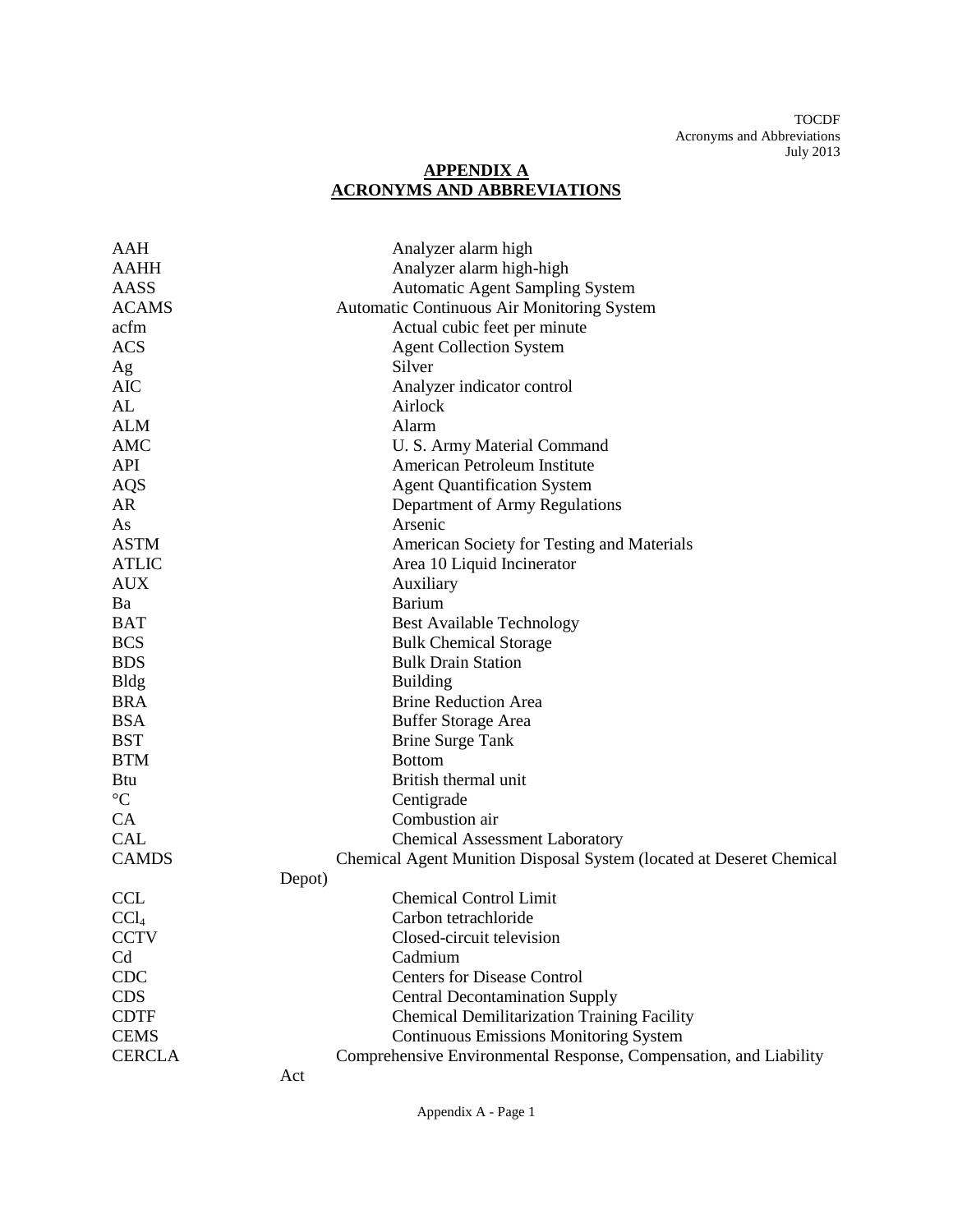| <b>CFR</b>      | Code of Federal Regulations                           |
|-----------------|-------------------------------------------------------|
| CH <sub>4</sub> | Methane                                               |
| <b>CHB</b>      | <b>Container Handling Building</b>                    |
| <b>CMA</b>      | <b>Chemical Materials Activity</b>                    |
| $\rm CO$        | Carbon monoxide                                       |
| CO <sub>2</sub> | Carbon dioxide                                        |
| <b>CON</b>      | <b>Control Room</b>                                   |
| Cr              | Chromium                                              |
| <b>CRO</b>      | <b>Control Room Operator</b>                          |
| <b>CSS</b>      | <b>Conditioning Settling System</b>                   |
| <b>CTC</b>      | <b>Cutaway Ton Container</b>                          |
| <b>DAAMS</b>    | Depot Area Air Monitoring System                      |
| DC              | Direct current                                        |
| <b>DDYR</b>     | Drum Dryer                                            |
| Decon           | Decontamination                                       |
| <b>DFS</b>      | <b>Deactivation Furnace System</b>                    |
| <b>DHHS</b>     | U.S. Department of Health and Human Services          |
| <b>DIC</b>      | Density indicator control                             |
| <b>DOP</b>      | Dioctyl Phthalate                                     |
| <b>DPE</b>      | Demilitarization Protective Ensemble (suits)          |
| <b>DRE</b>      | Destruction and Removal Efficiency                    |
| <b>DSA</b>      | <b>DPE Support Area</b>                               |
| <b>DSHW</b>     | Division of Solid and Hazardous Waste                 |
| <b>DTS</b>      | Drain Tube System                                     |
| <b>DVS</b>      | Drum Ventilation System                               |
| <b>DVSSR</b>    | Drum Ventilation System Sorting Room                  |
| ECF             | <b>Entry Control Facility</b>                         |
| <b>ECR</b>      | <b>Explosive Containment Room</b>                     |
| <b>ECV</b>      | Explosive Containment Room Vestibule                  |
| EP              | <b>Emergency Power</b>                                |
| EPA             | U. S. Environmental Protection Agency                 |
| <b>EVAP</b>     | Evaporators                                           |
| $\mathrm{P}$    | Degree Fahrenheit                                     |
| <b>FA</b>       | Fire alarm                                            |
| <b>FAH</b>      | Flow alarm high                                       |
| <b>FIC</b>      | Flow indicator control                                |
| <b>FIT</b>      | <b>Flow Indicating Transmitter</b>                    |
| <b>FR</b>       | Federal Register                                      |
| ft              | Feet                                                  |
| g               | Gram                                                  |
| gal             | Gallon                                                |
| <b>GA</b>       | Tabun, dimethylphosphoramidocyanidic acid ethyl ester |
| GB              | Sarin, Isopropyl methylphosphonofluoridate            |
| GC              | Gas chromatography                                    |
| GC/MS           | Gas chromatography/mass spectrometry                  |
| <b>GFE</b>      | Government Furnished Equipment                        |
| gm/cc           | Grams per cubic centimeter                            |
|                 |                                                       |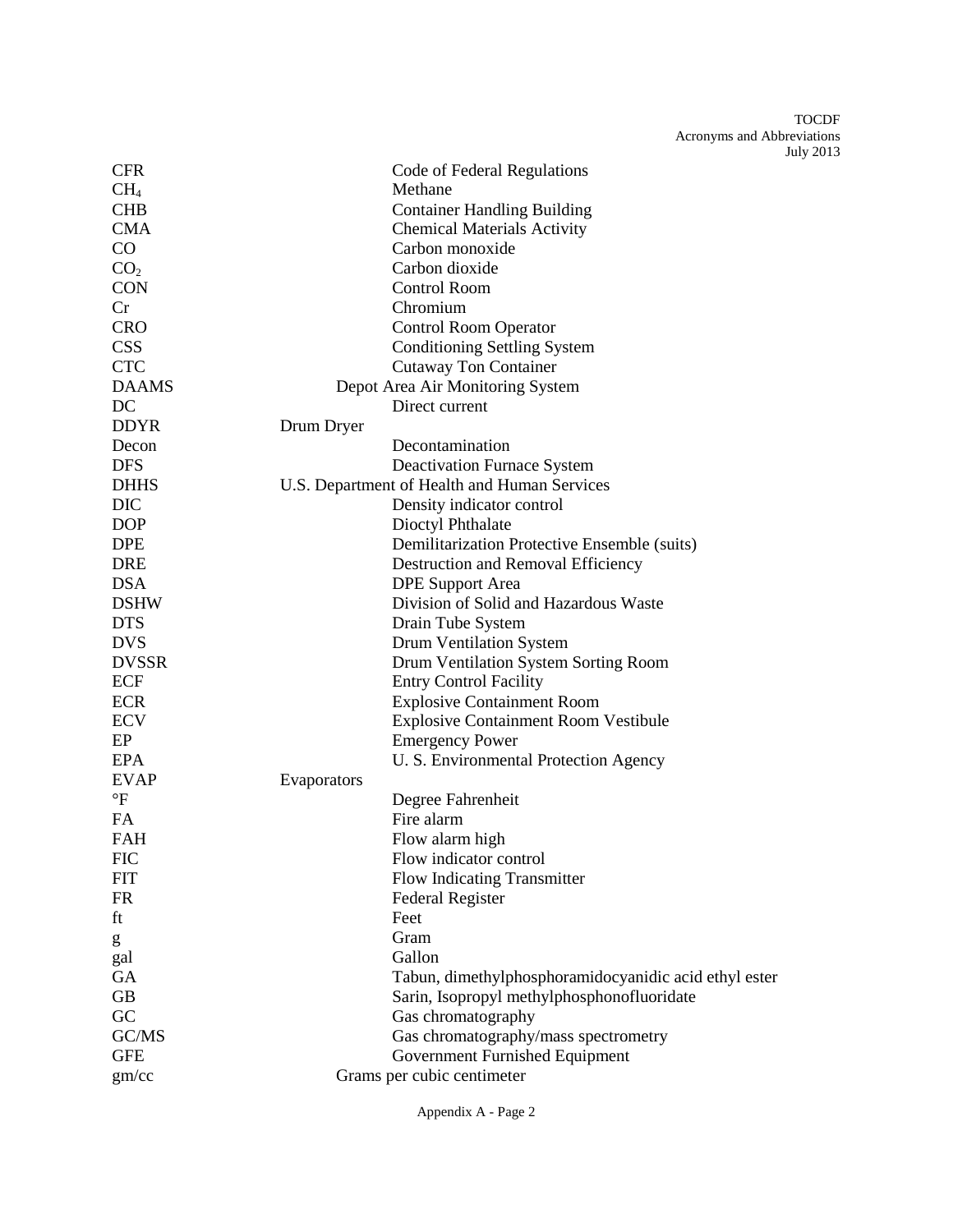| gpm              | Gallons per minute                                           |
|------------------|--------------------------------------------------------------|
| H                | Levinstein mustard, bis (2-chloroethyl) sulfide              |
| H                | High                                                         |
| H <sub>2</sub>   | Hydrogen                                                     |
| H <sub>2</sub> O | Water                                                        |
| $H_3PO_4$        | Phosphoric Acid                                              |
| HC1              | Hydrochloric Acid                                            |
| HD               | Distilled mustard, bis (2-chloroethyl) sulfide               |
| <b>HDC</b>       | <b>Heated Discharge Conveyor</b>                             |
| <b>HEPA</b>      | High efficiency particulate air                              |
| HF               | Hydrogen fluoride                                            |
| Hg               | Mercury                                                      |
| <b>HHS</b>       | <b>Health and Human Services</b>                             |
| <b>HSWA</b>      | Hazardous and Solid Waste Amendments of 1984                 |
| HT               | Mustard, 60% HD and 40% T                                    |
| <b>HTS</b>       | <b>Heel Transfer System</b>                                  |
| <b>HVAC</b>      | Heating, Ventilation, and Air Conditioning                   |
| <b>HWMU</b>      | Hazardous Waste Management Unit                              |
| ICU              | <b>Intermittent Collection Units</b>                         |
| ID               | Identification                                               |
| in.              | Inch, inches                                                 |
| <b>JACADS</b>    | Johnston Atoll Chemical Agent Disposal System                |
| kg               | Kilogram                                                     |
| L                | Lewisite, dichloro(2-chlorovinyl) arsine                     |
| 1                | Liter                                                        |
| <b>LAH</b>       | Level alarm high                                             |
| <b>LAHH</b>      | Level alarm high-high                                        |
| <b>LAL</b>       | Level alarm low                                              |
| <b>LALL</b>      | Level alarm low-low                                          |
| lb(s)            | Pound $(s)$                                                  |
| lbm/hr           | Pound mass per hour                                          |
| LC Lo            | Lowest published lethal concentration                        |
| $LCt_{50}$       | Lethal concentration - time product that produces 50 percent |
|                  | deaths among exposed, unprotected, and untreated personnel   |
| $LD_{50}$        | Lethal dosage (50 percent death rate)                        |
| LDR              | Land Disposal Restrictions, 40 CFR 268                       |
| LIC              | Liquid Incinerator                                           |
| <b>LIT</b>       | Level Indicating Transmitter                                 |
| <b>LOP</b>       | <b>Lab Operating Procedure</b>                               |
| <b>LPG</b>       | Liquefied petroleum gas                                      |
| <b>LSHH</b>      | Level switch high-high                                       |
| <b>LSS</b>       | <b>Life Support Systems</b>                                  |
| m/s              | Meters per second                                            |
| <b>MCC</b>       | Mine Component Container                                     |
| <b>MDB</b>       | Munitions Demilitarization Building                          |
| <b>MDM</b>       | Multipurpose Demilitarization Machine                        |
| <b>MED</b>       | Medical facility                                             |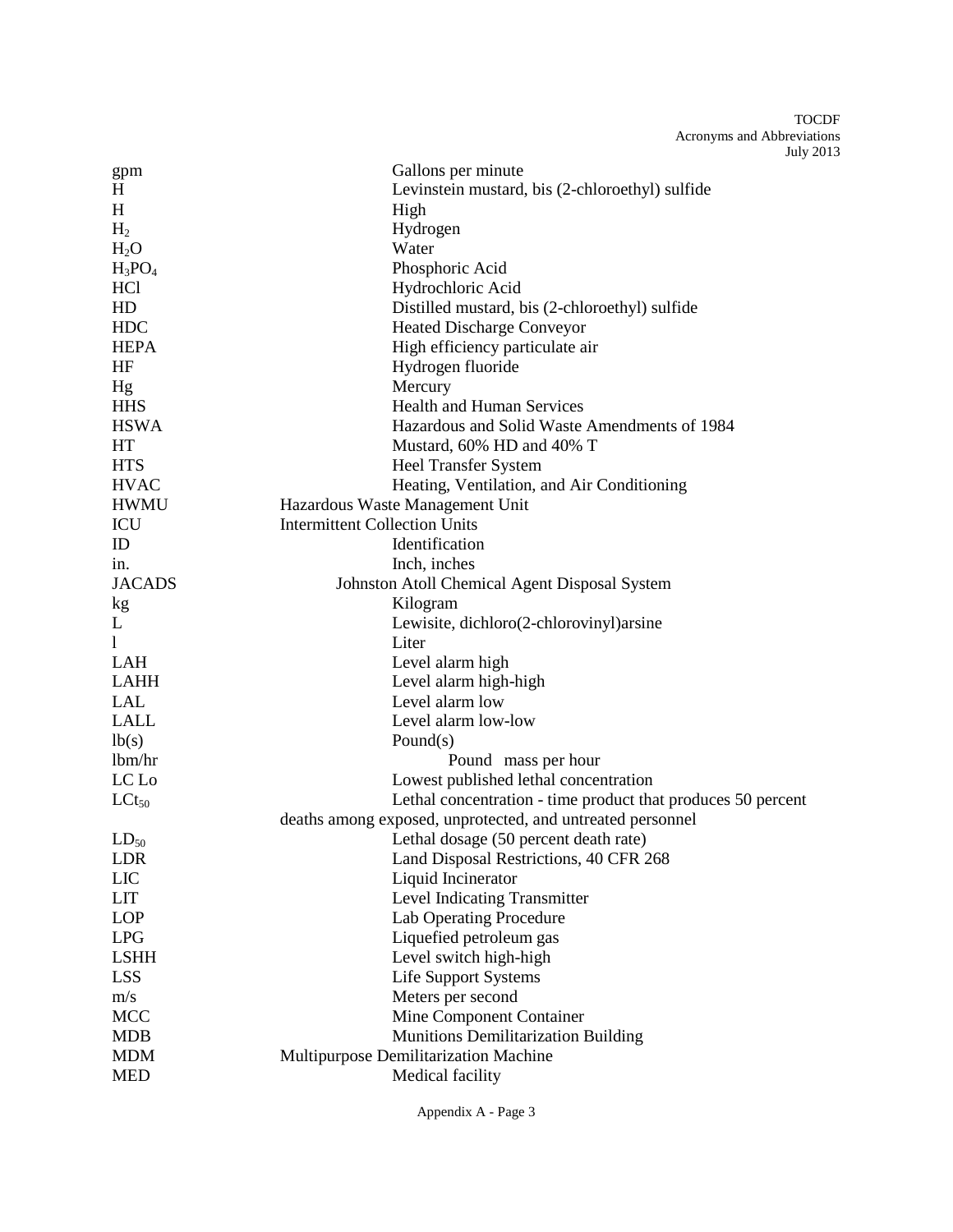| mg              | milligrams                                                   |
|-----------------|--------------------------------------------------------------|
| MIL-STD         | Military standards                                           |
| <b>MIN</b>      | Mine Machine                                                 |
| mL              | Milliliter                                                   |
| mm              | Millimeter                                                   |
| <b>MON</b>      | Monitor                                                      |
| <b>MOVP</b>     | Maximum Organic Vapor Pressure                               |
| <b>MPB</b>      | <b>Munitions Processing Bay</b>                              |
| <b>MPF</b>      | <b>Metal Parts Furnace</b>                                   |
| <b>MS</b>       | Mass spectrometer, mass spectrometry                         |
| <b>MSB</b>      | <b>Monitor Support Building</b>                              |
| <b>MUN</b>      | <b>Munitions</b>                                             |
| mV              | Millivolt                                                    |
| mol wt          | Molecular weight                                             |
| $N_2$           | Nitrogen                                                     |
| N/A             | Not applicable                                               |
| <b>NaOCl</b>    | Sodium hypochlorite                                          |
| <b>NaOH</b>     | Sodium hydroxide                                             |
| <b>NFPA</b>     | <b>National Fire Protection Association</b>                  |
| <b>NIOSH</b>    | National Institute for Occupational Safety and Health        |
| NO              | Nitrogen oxide                                               |
| NO <sub>2</sub> | Nitrogen dioxide                                             |
| NO <sub>x</sub> | Nitrogen oxides                                              |
| <b>NSPS</b>     | <b>New Source Performance Standards</b>                      |
| O <sub>2</sub>  | Oxygen                                                       |
| <b>OSHA</b>     | Occupational Safety and Health Administration                |
| <b>OVT</b>      | <b>Operational Verification Testing</b>                      |
| OZ              | Ounce                                                        |
| <b>PAHH</b>     | Pressure alarm high-high                                     |
| <b>PAL</b>      | Pressure alarm low                                           |
| <b>PAS</b>      | <b>Pollution Abatement System</b>                            |
| Pb              | Lead                                                         |
| <b>PCB</b>      | Polychlorinated biphenyl compounds                           |
| <b>PDARS</b>    | Process Data Acquisition and Recording System                |
| <b>PDIC</b>     | Pressure differential indicator control                      |
| PEP             | Propellant, Explosives and Pyrotechnics                      |
| <b>PFS</b>      | <b>PAS Carbon Filtration Systems</b>                         |
| PIC             | Pressure indicator control, Product of Incomplete Combustion |
| P&ID            | Piping and Instrumentation Diagram                           |
| PIT             | Pressure Indicating Transmitter                              |
| <b>PLC</b>      | Programmable Logic Controller                                |
| <b>PMD</b>      | Projectile/Mortar Disassembly Machine                        |
| <b>POHC</b>     | Principal organic hazardous constituent                      |
| ppb             | Parts per billion                                            |
| ppm             | Parts per million                                            |
| ppmv            | Parts per million by volume                                  |
| psi             | Pounds per square inch                                       |

Appendix A - Page 4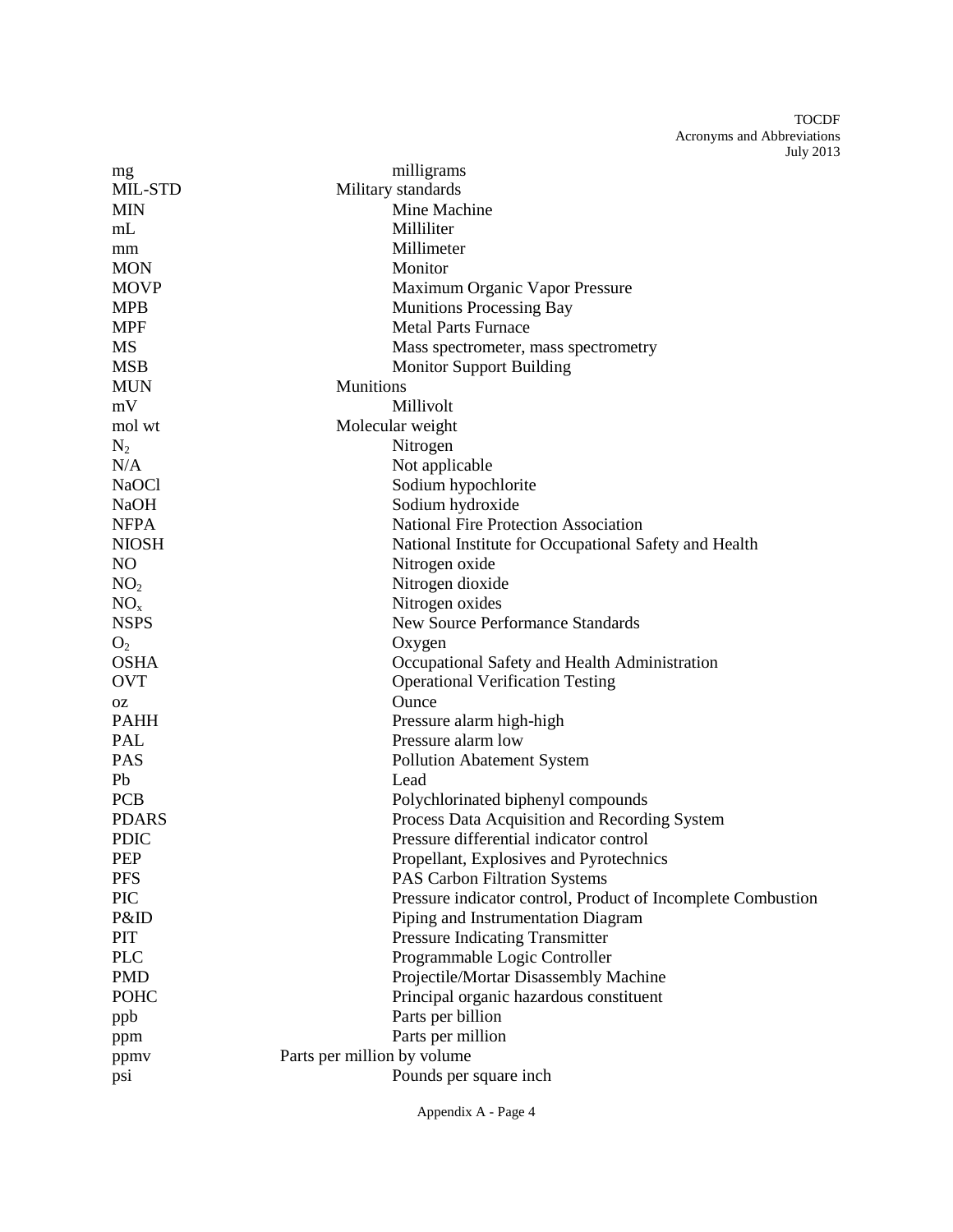| psia               | Pounds per square inch absolute                              |
|--------------------|--------------------------------------------------------------|
| psig               | Pounds per square inch gauge                                 |
| <b>PSL</b>         | Power switch low                                             |
| QA                 | Quality assurance                                            |
| QC                 | <b>Quality control</b>                                       |
| R315               | Utah Administrative Code R315                                |
| <b>RCRA</b>        | Resource Conservation and Recovery Act                       |
| <b>RDS</b>         | <b>Rinse and Drain Station</b>                               |
| <b>RDX</b>         | Cyclotrimethylenetrinitramine                                |
| <b>RHA</b>         | Residue Handling Area                                        |
| rpm                | Revolutions per minute                                       |
| <b>RSM</b>         | <b>Rocket Shear Machine</b>                                  |
| <b>RTM</b>         | <b>Real Time Monitor</b>                                     |
| <b>SARA</b>        | Superfund Amendments and Reauthorization Act of 1986         |
| scfh               | Standard cubic feet per hour                                 |
| <b>SCFM</b>        | Standard cubic feet per minute                               |
| <b>SDS</b>         | Spent Decontamination Solution, Spent Decontamination System |
| Se                 | Selenium                                                     |
| <b>SOPs</b>        | <b>Standard Operating Procedures</b>                         |
| <b>Spent Decon</b> | Spent decontamination solution                               |
| <b>SPORT</b>       | <b>Single Pallet Only Rocket Transporter</b>                 |
| <b>SPS</b>         | Secondary power distribution system                          |
| <b>SRC</b>         | <b>Single Round Container</b>                                |
| <b>STD</b>         | Standard                                                     |
| <b>SWMU</b>        | Solid Waste Management Unit                                  |
| T                  | Bis[2(2-chloroethylthio)ethyl]ether                          |
| <b>TAH</b>         | Temperature alarm high                                       |
| <b>TAHH</b>        | Temperature alarm high-high                                  |
| <b>TAL</b>         | Temperature alarm low                                        |
| <b>TALL</b>        | Temperature alarm low-low                                    |
| <b>TAP</b>         | <b>Toxicological Agent Protective</b>                        |
| <b>TCLP</b>        | Toxic Characteristic Leaching Procedure                      |
| <b>TDS</b>         | Total dissolved solids                                       |
| <b>TEAD</b>        | Tooele Army Depot, Tooele                                    |
| <b>TEAD-S</b>      | <b>Tooele Army Depot South</b>                               |
| <b>TIC</b>         | Temperature indicator control                                |
| <b>TLV-TWA</b>     | Threshold Limit Value-Time Weighted Average                  |
| <b>TMA</b>         | <b>Toxic Maintenance Area</b>                                |
| <b>TNT</b>         | Trinitrotoluene                                              |
| <b>TOC</b>         | Total organic carbon                                         |
| <b>TOCDF</b>       | Tooele Chemical Agent Disposal Facility                      |
| <b>TOX</b>         | <b>Toxic Cubicle</b>                                         |
| <b>TSCA</b>        | <b>Toxic Substance Control Act</b>                           |
| <b>TSDF</b>        | Treatment, Storage, and Disposal Facility                    |
| <b>TSHH</b>        | Temperature Switch High-High                                 |
| <b>TWA</b>         | Time Weighted Average                                        |
| <b>UPA</b>         | <b>Unpack Area</b>                                           |
|                    |                                                              |

Appendix A - Page 5